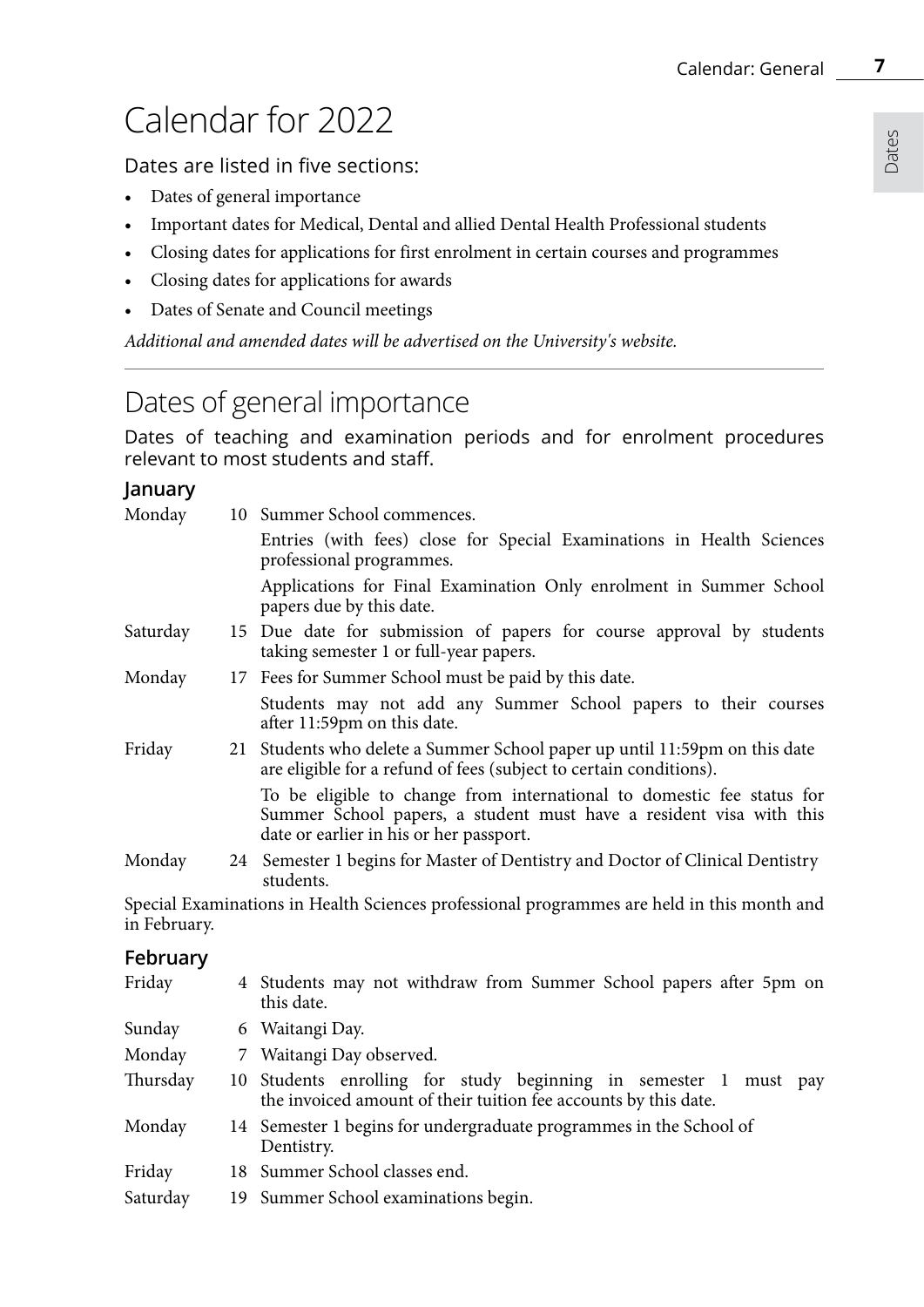### Calendar: General

| Monday    |    | 21 Convocation Ceremony – academic welcome for first-year students.                                                                                                                   |
|-----------|----|---------------------------------------------------------------------------------------------------------------------------------------------------------------------------------------|
|           |    | Academic Orientation Week commences.                                                                                                                                                  |
|           |    | Semester 1 begins for Master of Community Dentistry students.                                                                                                                         |
| Thursday  |    | 24 Summer School examinations end.                                                                                                                                                    |
| Friday    |    | 25 Preliminary classes are held for full-year and semester 1 papers.                                                                                                                  |
|           |    | Due date for completion of course enrolment declaration by students<br>taking semester 1 and full-year papers.                                                                        |
| Monday 28 |    | Formal lectures begin in most courses.                                                                                                                                                |
| March     |    |                                                                                                                                                                                       |
| Tuesday   |    | 1 Applications for Final Examination Only enrolment in full-year and<br>semester 1 papers due by this date.                                                                           |
| Friday    |    | 4 Students may not add any semester 1 or full-year papers to their<br>courses after 11:59pm on this date.                                                                             |
| Friday    |    | 18 Students who delete a semester 1 paper up until 11:59pm on this date are<br>eligible for a refund of fees (subject to certain conditions).                                         |
|           |    | To be eligible to change from international to domestic fee status for<br>semester 1 papers, a student must have a resident visa with this date or earlier<br>in his or her passport. |
| Friday    |    | 25 Students who delete a full-year paper up until 11:59pm on this date are<br>eligible for a refund of fees (subject to certain conditions).                                          |
|           |    | To be eligible to change from international to domestic fee status for full-year<br>papers, a student must have a resident visa with this date or earlier in his<br>or her passport.  |
| April     |    |                                                                                                                                                                                       |
| Friday    |    | 15 Good Friday.                                                                                                                                                                       |
|           |    | Mid-semester break begins for most students.                                                                                                                                          |
| Monday    |    | 18 Easter Monday.                                                                                                                                                                     |
| Tuesday   |    | 19 University holiday in Dunedin (Otago Anniversary Day observance).                                                                                                                  |
| Monday    |    | 25 Anzac Day.                                                                                                                                                                         |
| Tuesday   |    | 26 Semester 1 resumes for most students.                                                                                                                                              |
| May       |    |                                                                                                                                                                                       |
| Friday    |    | 6 Students may not withdraw from semester 1 papers after 5pm on this date.                                                                                                            |
| Saturday  |    | 14 Graduation ceremonies.                                                                                                                                                             |
| Saturday  | 21 | Graduation ceremonies.                                                                                                                                                                |
| June      |    |                                                                                                                                                                                       |
| Friday    |    | 3 Lectures end in most subjects prior to mid-year examinations.                                                                                                                       |
| Monday    |    | 6 Queen's Birthday.                                                                                                                                                                   |
| Wednesday |    | 8 Semester 1 examinations begin.                                                                                                                                                      |
| Wednesday | 15 | Applications due from students taking only semester 2 papers for<br>programmes subject to the Entry Pathway system.                                                                   |
| Wednesday |    | 22 Semester 1 examinations end.                                                                                                                                                       |
| Saturday  | 25 | Due date for submission of papers for course approval by students<br>taking only semester 2 papers.                                                                                   |

Dates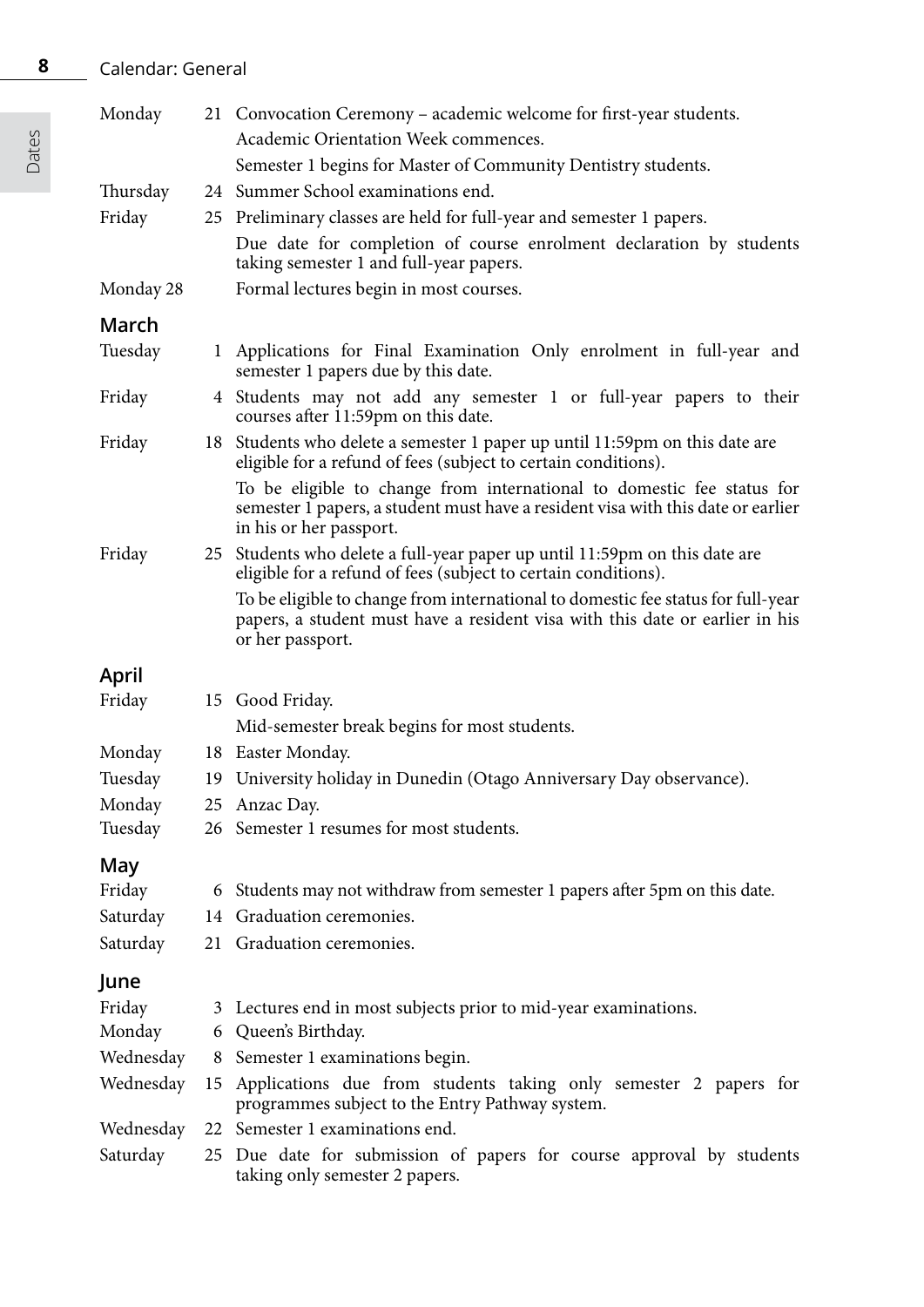# Dates

**9**

### **July**

| Sunday |  |  |  | 10 Students enrolling only for study beginning in semester 2 must pay |  |  |  |
|--------|--|--|--|-----------------------------------------------------------------------|--|--|--|
|        |  |  |  | the invoiced amount of their tuition fee accounts by this date.       |  |  |  |

- Monday 11 Semester 2 begins for most students. Due date for completion of course enrolment declaration by students taking only semester 2 papers.
- Friday 15 Students may not add semester 2 papers to their courses after 5pm on this date.
- Friday 29 Students who delete a semester 2 paper up until 11:59pm on this date are eligible for a refund of fees (subject to certain conditions).

To be eligible to change from international to domestic fee status for semester 2 papers, a student must have a permanent resident visa with this date or earlier in his or her passport.

Sunday 31 Applications for Final Examination Only enrolment in semester 2 papers due by this date.

### **August**

| Saturday | 20 Graduation ceremonies.     |
|----------|-------------------------------|
| Saturday | 27 Mid-semester break begins. |

### **September**

| Monday |                         |  | 5 Semester 2 resumes for most students.                          |  |  |  |
|--------|-------------------------|--|------------------------------------------------------------------|--|--|--|
| Friday | after 5pm on this date. |  | 16 Students may not withdraw from full-year or semester 2 papers |  |  |  |

### **October**

| Friday | 14 Lectures end in most subjects.            |
|--------|----------------------------------------------|
|        | Wednesday 19 End of year examinations begin. |
|        | Monday 24 Labour Day.                        |

### **November**

Saturday 12 End of year examinations end.

### **December**

Saturday 10 Applications due from all new students and recommencing students (i.e. students who have been enrolled at the University previously but not in 2021 and/or 2022) taking Summer School, or semester 1, or full-year papers or courses subject to the Entry Pathway system in 2023, and from returning students (i.e. students who have been enrolled at the University in 2021 and/or 2022) applying for a new programme. Earlier application may be required for first enrolment in certain courses and programmes (see third section).

Saturday 10 Graduation ceremonies.

Wednesday 14 Graduation ceremonies.

Thursday 15 Due date for submission of Summer School papers for course approval (subject to change).

Saturday 17 Graduation ceremonies.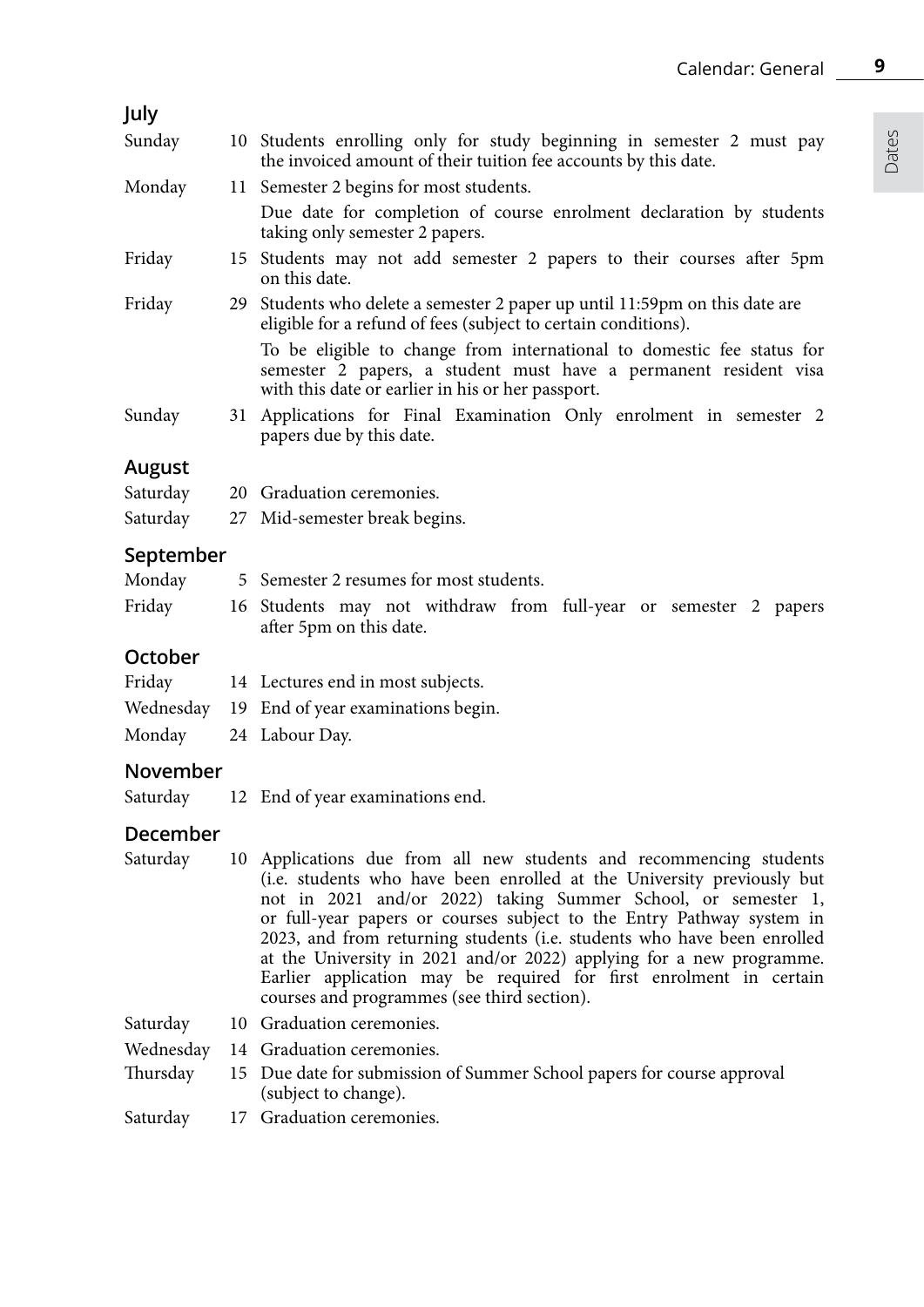### Important dates for Medical students

*Dates for enrolment, change of course and withdrawal procedures, and public holidays are as in the list of dates of general importance.*

### **January**

| Wednesdav    | 5 First quarter resumes for Medical trainee interns.                                                                     |
|--------------|--------------------------------------------------------------------------------------------------------------------------|
|              | Entries (with fees) close for Special Examinations for 2nd, 3rd and 5th year<br>Medical students (in the previous year). |
| Sunday       | 9 Entries (with fees) close for Special Examinations in other Health Sciences<br>professional programmes.                |
| Monday       | 31 Semester 1 begins for 4th year Medical students.                                                                      |
| in February. | Special Examinations in Health Sciences professional programmes are held in this month and                               |

**February**

| i cui uui y |    |                                                                               |
|-------------|----|-------------------------------------------------------------------------------|
| Tuesday     |    | 8 Semester 1 begins for 5th year Medical students.                            |
| Wednesday   | 16 | Orientation begins for 2nd year Medical students.                             |
| Friday      | 18 | Orientation ends for 2nd year Medical students.                               |
| Monday      | 21 | Semester 1 begins for 2nd and 3rd year Medical students.                      |
| Sunday      | 27 | First quarter ends for Medical trainee interns.                               |
| Monday      | 28 | Second quarter begins for Medical trainee interns.                            |
| April       |    |                                                                               |
| Friday      |    | 15 Mid-semester break begins for 2nd, 3rd, 4th and 5th year Medical students. |
| Tuesday     |    | 26 Semester 1 resumes for 2nd, 3rd, 4th and 5th year Medical students.        |
| May         |    |                                                                               |
| Sunday      | 22 | Second quarter ends for Medical trainee interns.                              |
| Monday      | 23 | Third quarter begins for Medical trainee interns.                             |
| June        |    |                                                                               |
| Friday      | 17 | Semester 1 ends for 4th and 5th year Medical students.                        |
| Thursday    |    | 23 Semester 1 ends for 2nd and 3rd year Medical students.                     |
| July        |    |                                                                               |
| Monday      |    | 4 Semester 2 begins for 4th and 5th year Medical students.                    |
| Monday      |    | 11 Semester 2 begins for 2nd and 3rd year Medical students.                   |
| August      |    |                                                                               |
| Sunday      | 14 | Third quarter ends for Medical trainee interns.                               |
| Saturday    | 27 | Mid-semester break begins for 2nd, 3rd, 4th and 5th year Medical students.    |
| Monday      |    | 29 Fourth quarter begins for Medical trainee interns.                         |
| September   |    |                                                                               |
| Monday      | 5  | Second semester resumes for 2nd, 3rd, 4th and 5th year Medical students.      |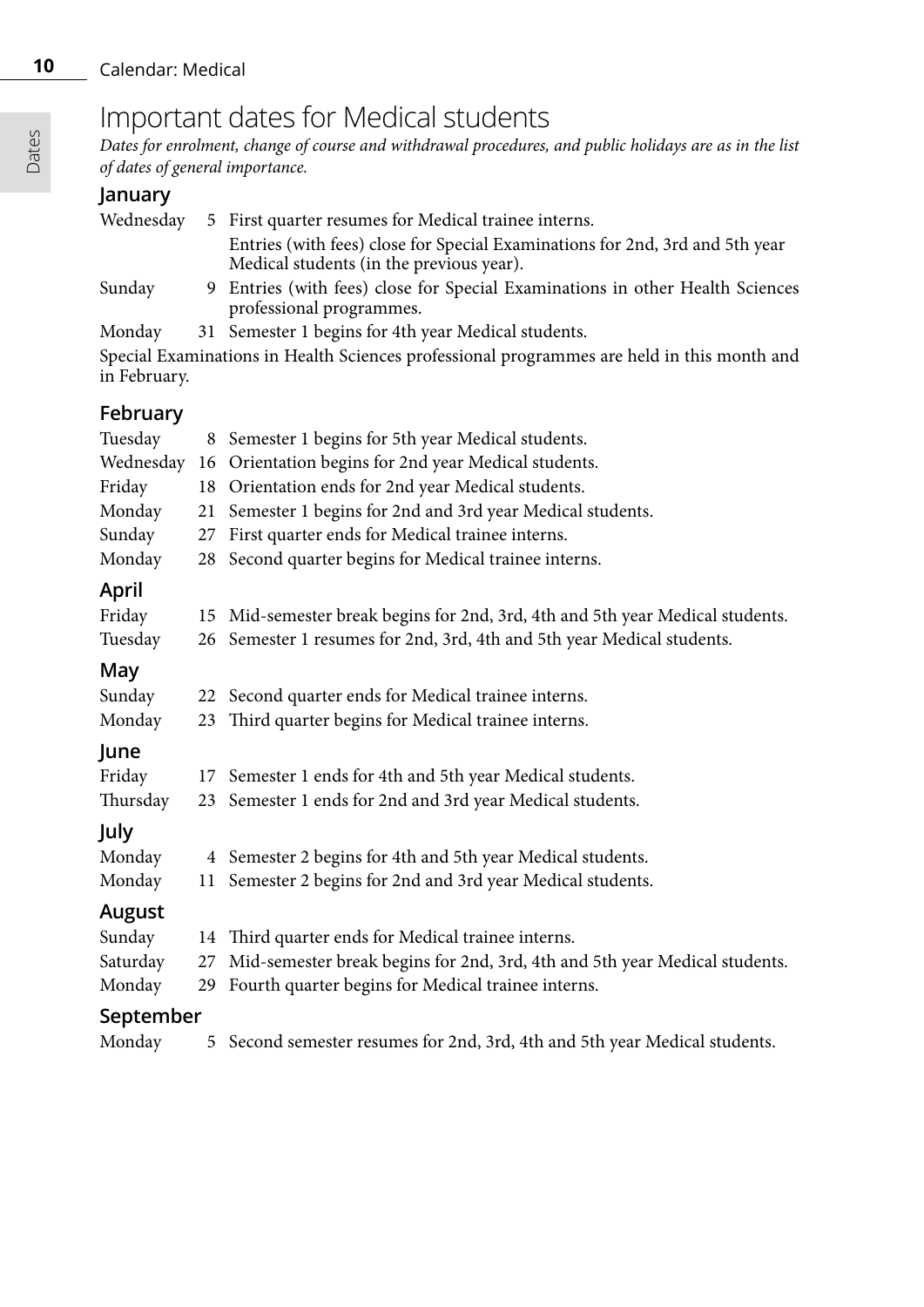Dates

### **October**

| Friday   | 28 Semester 2 including examination period ends for all 2nd and 4th year<br>Medical students. |
|----------|-----------------------------------------------------------------------------------------------|
| November |                                                                                               |

#### Friday 4 Semester 2 including examination period ends for all 3rd and 5th year Medical students.

- Sunday 20 Fourth quarter ends for Medical trainee interns.
- Monday 21 First quarter begins for Medical trainee interns.

### **December**

Saturday 17 Summer vacation begins for Medical trainee interns.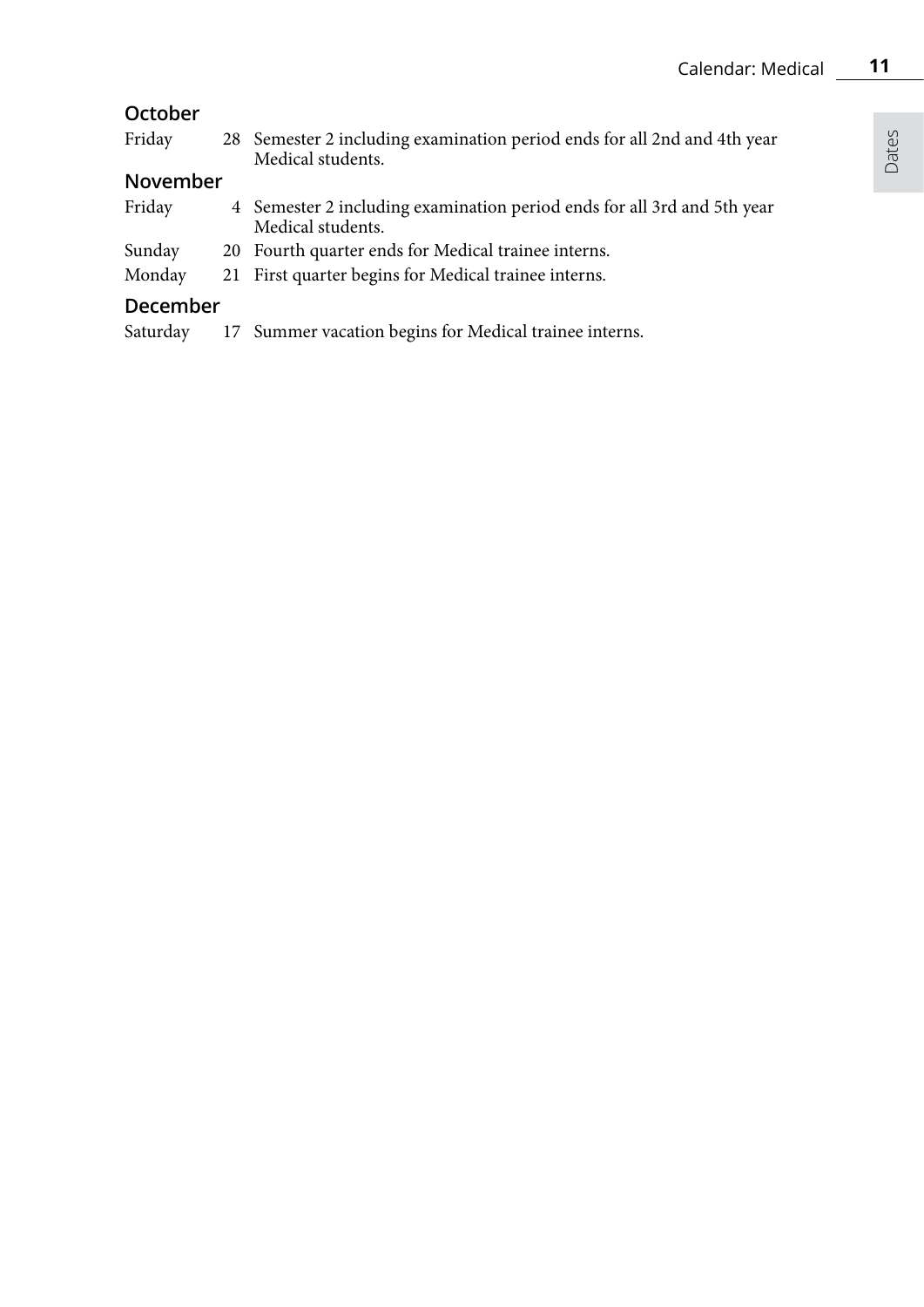**12**

### Closing dates for applications for first enrolment in certain courses and programmes

*For most programmes with specific entry requirements, the due dates for applications for enrolment for the first time are earlier than those for general degree programmes, and in many cases late applications cannot be considered.*

### **May**

| Sunday    |    | 1 Second year classes in Medicine - Alternative category applicants.                                                                                                      |
|-----------|----|---------------------------------------------------------------------------------------------------------------------------------------------------------------------------|
| Tuesday   | 31 | Postgraduate programmes in Dentistry, Dental Technology, Clinical Dental<br>Technology, and Dental Therapy.                                                               |
| July      |    |                                                                                                                                                                           |
| Sunday    |    | 31 Master of Teaching and Learning programme (later applications may be<br>considered).                                                                                   |
| August    |    |                                                                                                                                                                           |
| Friday    |    | 5 Bachelor of Medical Science with Honours programme.                                                                                                                     |
| Wednesday |    | 31 Bachelor of Teaching programme (priority will be given to applications<br>received by this date; later applications may be considered).                                |
| September |    |                                                                                                                                                                           |
| Thursday  |    | 1 Performance papers in Music and for Bachelor of Performing Arts<br>programmes (later applications may be considered).                                                   |
| Thursday  |    | 15 Second year classes in Dentistry, Medical Laboratory Science, Medicine<br>(apart from Alternative category applicants), Pharmacy and Physiotherapy.                    |
|           |    | Bachelor of Dental Technology, Oral Health, and Radiation Therapy<br>programmes.                                                                                          |
| October   |    |                                                                                                                                                                           |
| Saturday  |    | 1 Second year classes in Law.                                                                                                                                             |
| Thursday  |    | 20 Postgraduate Diploma in Clinical Psychology programme.                                                                                                                 |
| November  |    |                                                                                                                                                                           |
| Tuesday   |    | 1 Bachelor of Social Work programme at Third Stage.                                                                                                                       |
| Tuesday   |    | 15 Bachelor of Surveying programme, and SURV 201, 207, 298, 299 taken for<br>other programmes.                                                                            |
| Wednesday | 23 | Theatre Studies papers THEA 241, 341, 351 and 352.                                                                                                                        |
| December  |    |                                                                                                                                                                           |
| Thursday  |    | 1 Postgraduate programmes in Wildlife Management.                                                                                                                         |
| Saturday  |    | 10 Honours and Postgraduate Diploma programmes in Applied Science, Arts<br>and Music, Commerce, Education, Theology, and Science (late applications<br>will be accepted). |
|           |    | Most masters' degree programmes (late applications normally accepted).                                                                                                    |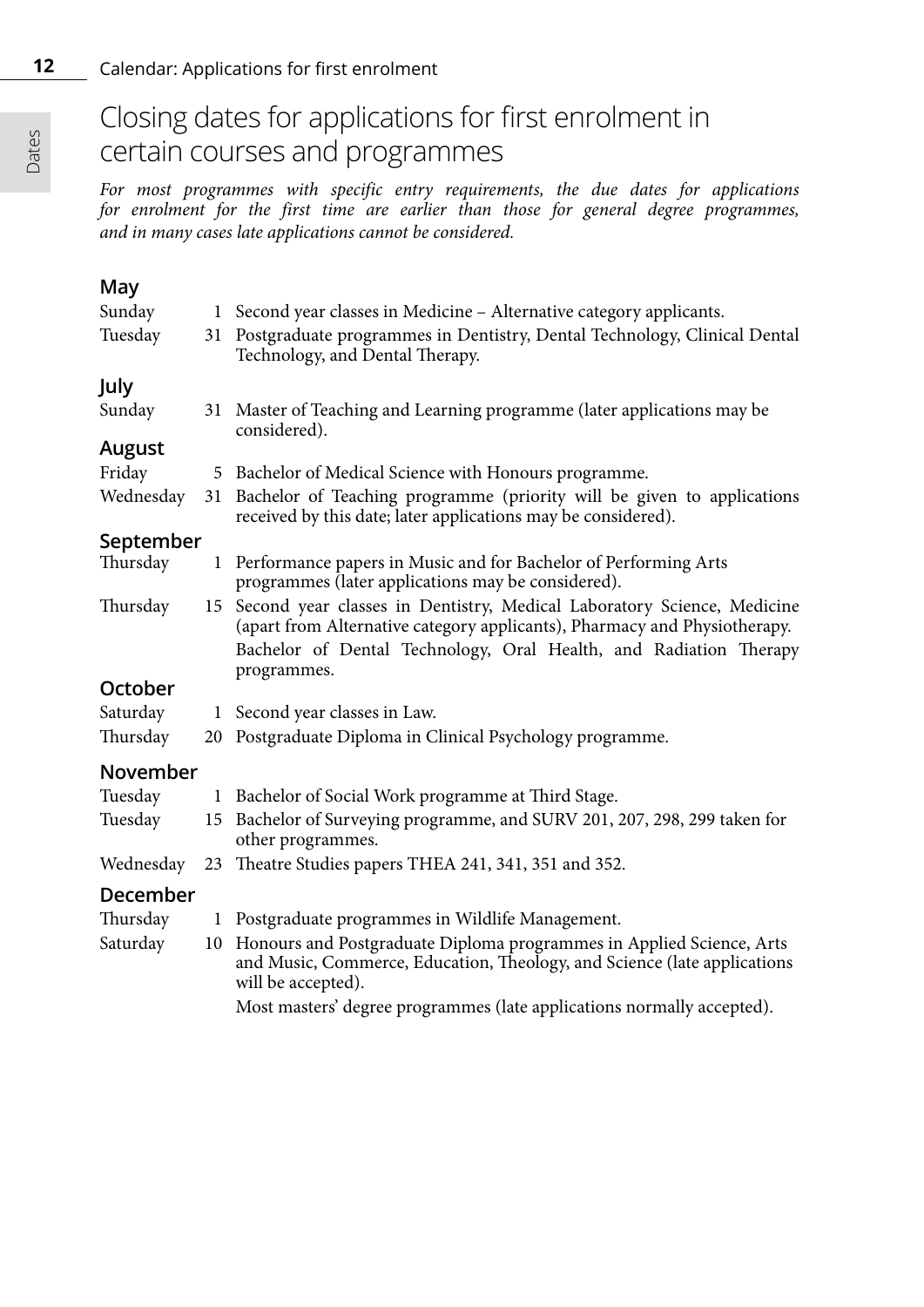# Closing dates for applications for awards

### **January**

| Saturday  |    | 15 N. G. Stewart Scholarship (students with disabilities)<br>Kraft Heinz Food Science Scholarship                                                                                                                                                                                                            |
|-----------|----|--------------------------------------------------------------------------------------------------------------------------------------------------------------------------------------------------------------------------------------------------------------------------------------------------------------|
| Sunday    |    | 23 Kirsty Watterson Memorial Scholarship (200-level Law or higher)                                                                                                                                                                                                                                           |
| Monday    |    | 31 Pathway   Te Huarahi Scholarship (for intake 1)                                                                                                                                                                                                                                                           |
| February  |    |                                                                                                                                                                                                                                                                                                              |
| Tuesday   |    | 1 Elizabeth Jean Trotter 400-level Scholarship in Biomedical Sciences                                                                                                                                                                                                                                        |
| Sunday    |    | 20 Chris Burks Memorial Bursary (Carrington College students)                                                                                                                                                                                                                                                |
| Monday    |    | 28 Brenda Shore Award for Women                                                                                                                                                                                                                                                                              |
|           |    | The Robinson Dorsey Postgraduate Scholarship (Physiology and Human Nutrition)                                                                                                                                                                                                                                |
|           |    | F. M. B. Reynolds Scholarship in Law to Oxford (Universities New Zealand)                                                                                                                                                                                                                                    |
|           |    | Noni Wright Postgraduate Scholarship in Theatre Studies                                                                                                                                                                                                                                                      |
| March     |    |                                                                                                                                                                                                                                                                                                              |
| Tuesday   |    | 1 The following scholarships offered through Universities New Zealand:<br>Kia Ora Foundation Patricia Pratt Scholarship, Kiwi Music Scholarship,<br>L. B. Wood Scholarship, New Zealand Law Foundation Ethel Benjamin<br>Scholarship (for women), Shirtcliffe Scholarship, William Georgetti<br>Scholarships |
|           |    | The Newick and Springford Scholarship                                                                                                                                                                                                                                                                        |
| Friday    |    | 4 University of Otago New Frontiers Entrance Scholarships                                                                                                                                                                                                                                                    |
| Tuesday   |    | 15 University of Otago General Staff Association Award                                                                                                                                                                                                                                                       |
| Wednesday | 23 | The Sophia McMillan Crestani Memorial University Scholarship                                                                                                                                                                                                                                                 |
|           |    | The Sophia Michelle McMillan Crestani Memorial Scholarship                                                                                                                                                                                                                                                   |
| Thursday  | 31 | Campbell-White Scholarship (Geology, Surveying, Applied Geology)<br>Dr Emily Hancock Siedeberg Scholarship (Medicine)                                                                                                                                                                                        |
|           |    | Energy Education Trust NZ Scholarship (energy-related disciplines)                                                                                                                                                                                                                                           |
|           |    | E. Rewa Begg Scholarship                                                                                                                                                                                                                                                                                     |
|           |    | James Henry Scholarships                                                                                                                                                                                                                                                                                     |
|           |    | Westpac Southland Scholarships                                                                                                                                                                                                                                                                               |
| April     |    |                                                                                                                                                                                                                                                                                                              |
| Friday    |    | 1 Claude McCarthy Fellowships (Universities New Zealand)                                                                                                                                                                                                                                                     |
|           |    | Ernest William File Scholarship (Universities New Zealand)                                                                                                                                                                                                                                                   |
| Wednesday | 27 | Total Surveying Solutions (TSS) Scholarship                                                                                                                                                                                                                                                                  |
| May       |    |                                                                                                                                                                                                                                                                                                              |
| Monday    |    | 30 Westpac Travelling Scholarships                                                                                                                                                                                                                                                                           |
| Tuesday   |    | 31 New Zealand Medical Women's Association Elective Scholarship<br>Pathway   Te Huarahi Scholarship (for intake 2)                                                                                                                                                                                           |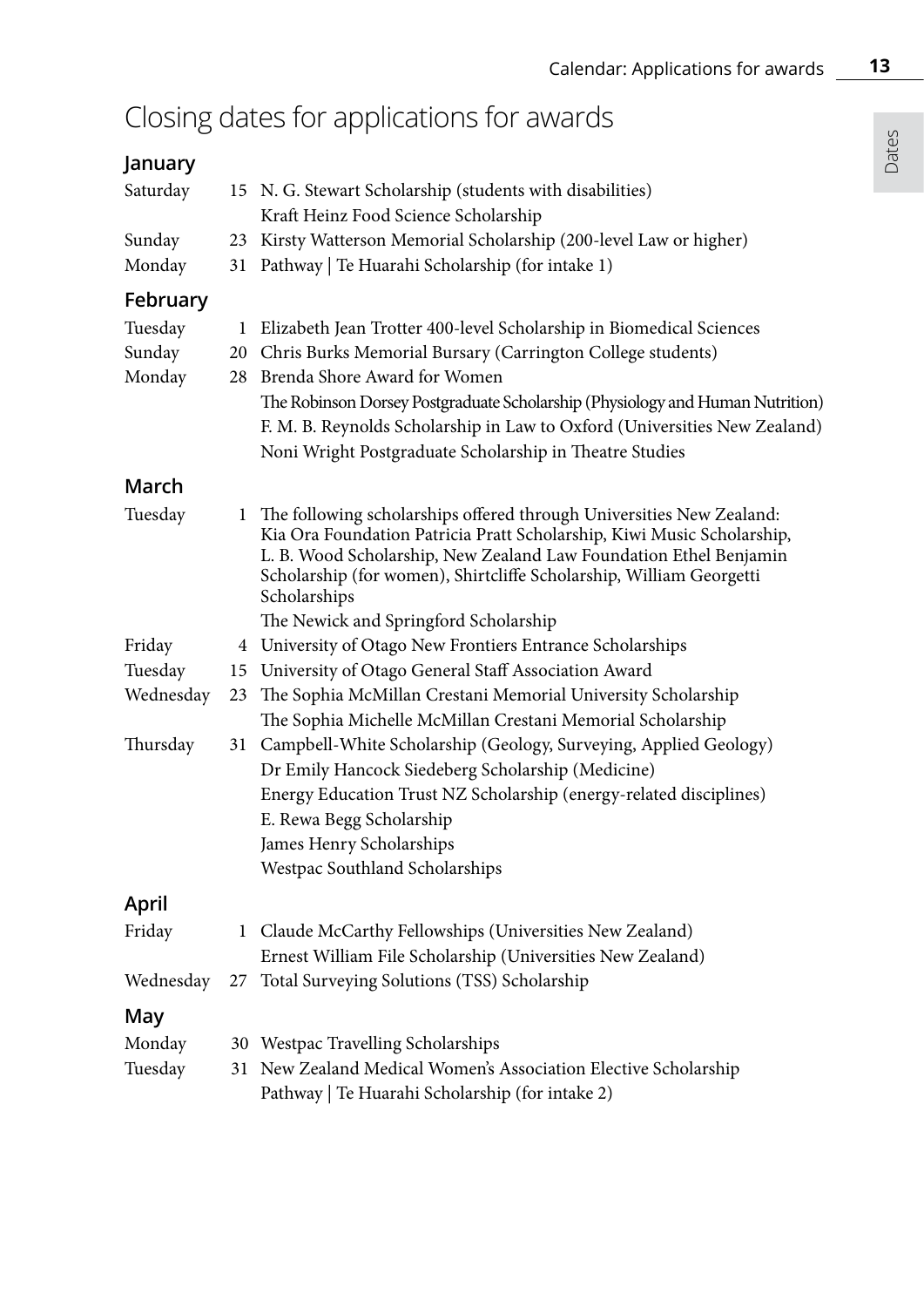### **14** Calendar: Applications for awards

| June<br>Wednesday<br>Thursday |         | 1 Elman Poole Travelling Scholarship (PhD students)<br>30 Diane Campbell-Hunt Memorial Award (conservation)                                                                                                                                                                                                                                                              |
|-------------------------------|---------|--------------------------------------------------------------------------------------------------------------------------------------------------------------------------------------------------------------------------------------------------------------------------------------------------------------------------------------------------------------------------|
| July<br>Friday<br>Sunday      | 1<br>31 | Philip Neill Memorial Prize (Music)<br>Total Surveying Solutions (TSS) Leadership Scholarship (Surveying)                                                                                                                                                                                                                                                                |
| August<br>Monday              |         | 1 Cambridge-Rutherford Memorial PhD Scholarship (pure or applied science)<br>Fulbright New Zealand Graduate Student Awards (Fulbright New Zealand)                                                                                                                                                                                                                       |
| Monday                        |         | Rhodes Scholarship (Universities New Zealand)<br>Woolf Fisher Trust (Universities New Zealand)<br>15 150th Entrance Scholarships<br>Academic Excellence Entrance Scholarships                                                                                                                                                                                            |
|                               |         | Leaders of Tomorrow Entrance Scholarships<br>Māori Entrance Scholarships<br>Pacific Peoples' Entrance Scholarships<br>Performance Entrance Scholarships                                                                                                                                                                                                                  |
|                               |         | R. and E. Seelye Trust Academic Excellence Entrance Scholarships                                                                                                                                                                                                                                                                                                         |
| Tuesday                       |         | 16 Elman Poole Southland Boys' High School and Southland Girls' High<br>School Science and Music Scholarships<br>Elman and Alfred Poole Southland Boys' High School and Southland Girls'                                                                                                                                                                                 |
|                               |         | High School Health Sciences Scholarship<br>Elman and Alfred Poole Southland Boys' High School and Southland Girls'<br>High School Science Scholarships                                                                                                                                                                                                                   |
| Wednesday                     |         | 31 SIX60 Scholarship                                                                                                                                                                                                                                                                                                                                                     |
| September                     |         |                                                                                                                                                                                                                                                                                                                                                                          |
| Thursday                      | 1       | Alan Musgrave Scholarship in Philosophy                                                                                                                                                                                                                                                                                                                                  |
| Sunday                        |         | Dunedin Symphony Scholarship for Orchestral Performance<br>25 Stanley Paris OMT PhD and Postgraduate Scholarships                                                                                                                                                                                                                                                        |
| Friday                        |         | 30 University of Otago City of Literature Scholarship                                                                                                                                                                                                                                                                                                                    |
|                               |         | Pathway   Te Huarahi Scholarship (for intake 3)                                                                                                                                                                                                                                                                                                                          |
| October                       |         |                                                                                                                                                                                                                                                                                                                                                                          |
| Saturday                      |         | 1 Barbara Heslop Memorial Scholarship                                                                                                                                                                                                                                                                                                                                    |
|                               |         | Brian Hardy Memorial Scholarship                                                                                                                                                                                                                                                                                                                                         |
|                               |         | Freemasons Scholarships                                                                                                                                                                                                                                                                                                                                                  |
|                               |         | The Joan, Arthur and Helen Thacker Aboriginal and/or Torres Strait Islander<br>Postgraduate Scholarship                                                                                                                                                                                                                                                                  |
|                               |         | The following scholarships offered through Universities New Zealand:<br>Bing's Scholarship (Theology), Prince of Wales Cambridge International<br>Scholarship (any discipline), Claude McCarthy Fellowships (PhD students),<br>Edward and Isobel Kidson Scholarship (Physics), Freyberg Scholarship<br>(national security), Henry Kelsey Scholarship (muscular function) |
| Monday                        |         | 10 Jolene Patuawa-Tuilave Māori Leadership in Law Scholarship                                                                                                                                                                                                                                                                                                            |

Dates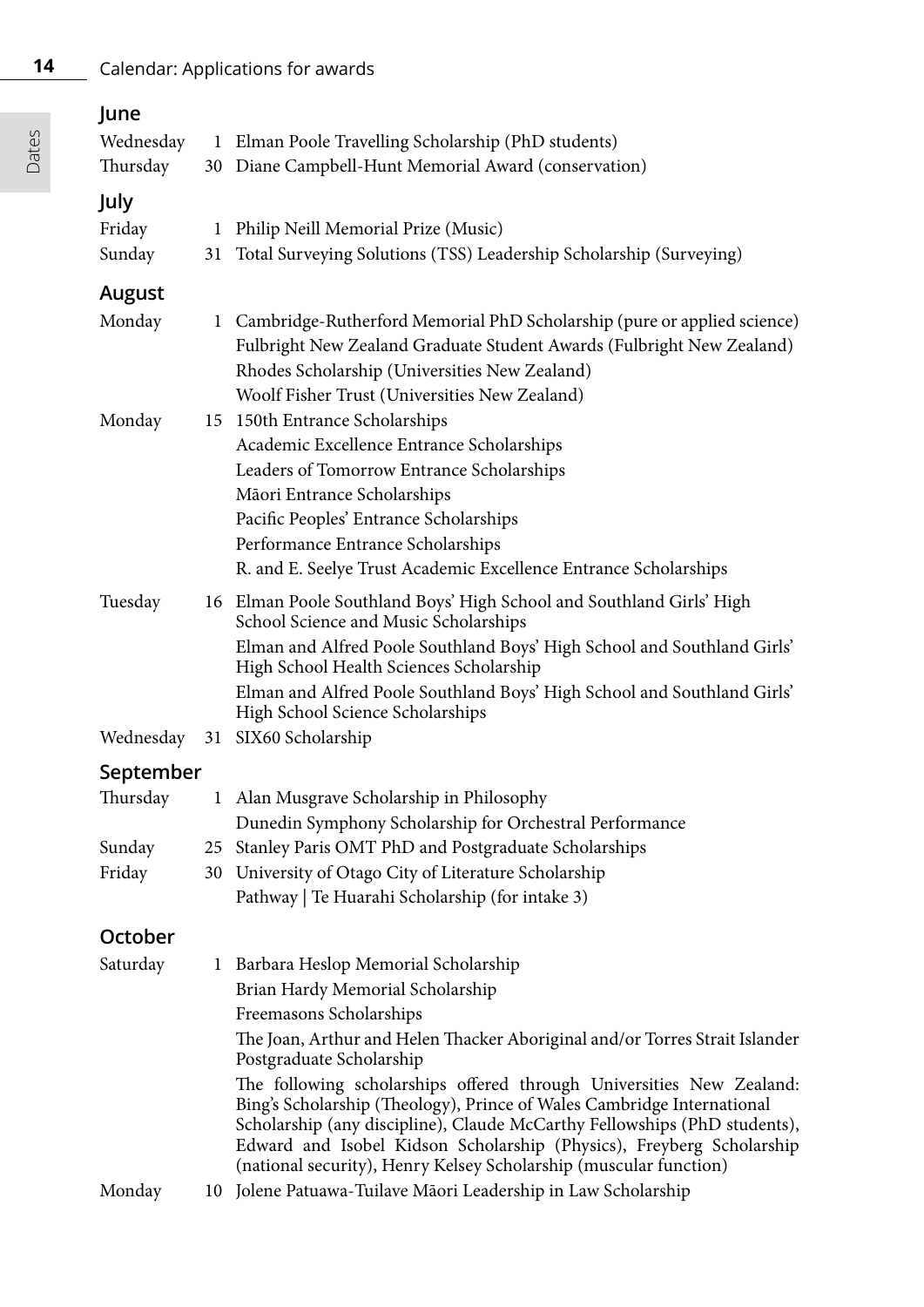| Tuesday<br>Monday                                       | 11<br>31             | Joshua Williams Memorial Essay Prize (Law; contact Faculty of Law Office)<br>Brooker Travel and helloworld Doctoral Travel Scholarships<br>HOPE Foundation Scholarship for Research on Ageing                                                                                                                                                                                                                                                                                                                                                                                                                                                                                                         |  |  |  |  |
|---------------------------------------------------------|----------------------|-------------------------------------------------------------------------------------------------------------------------------------------------------------------------------------------------------------------------------------------------------------------------------------------------------------------------------------------------------------------------------------------------------------------------------------------------------------------------------------------------------------------------------------------------------------------------------------------------------------------------------------------------------------------------------------------------------|--|--|--|--|
| November<br>Tuesday                                     |                      | 1 Angus Ross Travel Scholarship in History<br>Eamon Cleary Trust Postgraduate Study Scholarship (Irish Studies)<br>Elizabeth Jean Trotter Postgraduate Scholarship (Biomedical Sciences)<br>Frank Knox Memorial Fellowships at Harvard University (Universities<br>New Zealand)<br>Noni Wright Scholarship (postgraduate Theatre Studies)<br>School of Biomedical Sciences Māori Postgraduate Scholarship<br>School of Biomedical Sciences Pacific Peoples Postgraduate Scholarship<br>Tassell Undergraduate Scholarship in Biomedical Sciences<br>The Salvation Army Marie Fitness Endowment Scholarship<br>University of Otago Māori and Pacific Islands Study Grants                               |  |  |  |  |
| Wednesday<br>Tuesday<br>Thursday<br>Friday<br>Wednesday | 15<br>17<br>25<br>30 | 2 Māori and Pacific Bridging Scholarships (Division of Humanities)<br>Sir Harold Barrowclough Scholarship in Law<br>University of Otago Postgraduate Scholarship in Obstetrics and Gyanecology<br>Helen Rosa Thacker Scholarship in Neurological Research<br>Tā Mason Durie Pae Ora Masters Scholarship (mental health and addictions)                                                                                                                                                                                                                                                                                                                                                                |  |  |  |  |
| December                                                |                      |                                                                                                                                                                                                                                                                                                                                                                                                                                                                                                                                                                                                                                                                                                       |  |  |  |  |
| Thursday                                                | 1                    | Alexander Leith Bagpipe and Drum Scholarship<br>Bee Nilson Award in Human Nutrition and Food Science<br>David A Grant<br>Memorial<br>Scholarship<br>Scottish<br>Piping<br>in<br>and<br>Scottish Drumming<br>Elizabeth Jean Trotter 300 and 400 level Scholarships in Biomedical Sciences<br>Zonta Club of Dunedin Scholarship (female student third year or higher)<br>Most Universities New Zealand undergraduate scholarships offered through<br>Universities New Zealand: Girdlers' Scholarship, Kauri Museum Mervyn<br>Sterling Scholarship, Kiwi Rail Scholarships, Maritime Union Scholarship,<br>Robertson Scholars Leadership Program, Sir Douglas Myers Scholarship,<br>Sullivan Scholarship |  |  |  |  |
| Monday                                                  |                      | 5 71–73 Alumni Entrance Scholarships<br>Alumni Appeal Entrance Scholarships<br>Alumni in America Inc. Entrance Scholarships<br>Alumni in America Inc. Rugby Performance Scholarships<br>Scholarships Law Alumni Entrance Scholarships<br>S. & G. Higgs Scholarship<br>Callis Trust Performance Entrance Scholarships<br>Donna Rose Mackay Entrance Scholarships<br>Dr John F. Ward Southland Entrance Scholarship                                                                                                                                                                                                                                                                                     |  |  |  |  |
| Saturday                                                |                      | 10 Science Horizons Scholarships                                                                                                                                                                                                                                                                                                                                                                                                                                                                                                                                                                                                                                                                      |  |  |  |  |